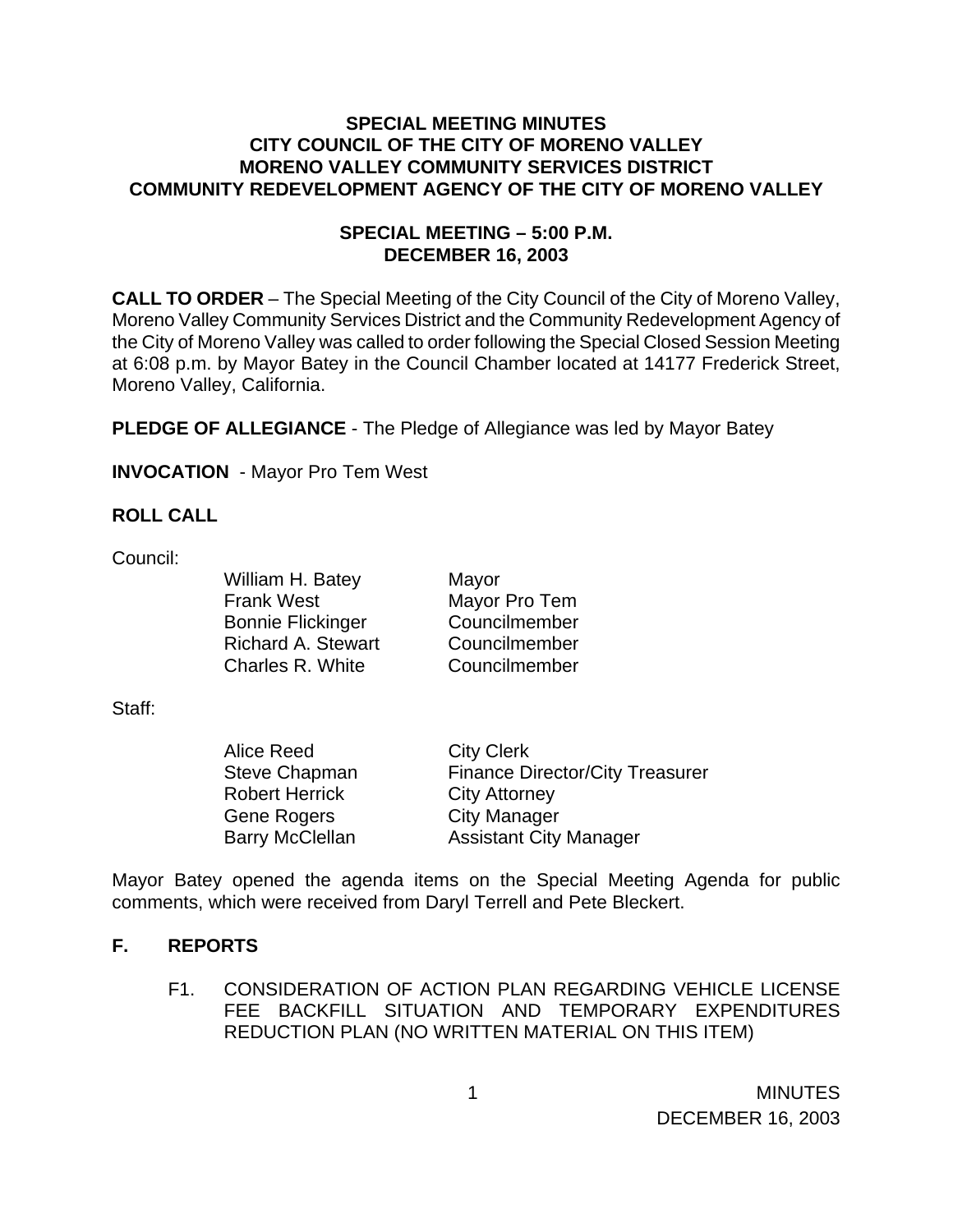Councilmember Flickinger made a motion, seconded by Councilmember Stewart to join the anticipated lawsuit against the State. Motion carried 5-0. Roll call vote.

# **G. ORDINANCES – URGENCY ORDINANCE**

G1. CONSIDERATION OF URGENCY ORDINANCE REGARDING TEMPORARY MORATORIUM ON APPROVAL OF INDOOR SWAP MEETS

Councilmember Flickinger made a motion, seconded by Councilmember White to adopt Ordinance No. 652. Motion carried 5-0. Roll call vote.

Ordinance No. 652

An Interim Urgency Ordinance Of The City Council Of The City Of Moreno Valley, California, Prohibiting The Establishment Of Indoor Swap Meets/Mini-Malls Pending The Completion Of A Study And Adoption Of Permanent Ordinances, Policies And Standards Pursuant To Section 65858 Of The California Government Code

**ADJOURNMENT** at 7:26 p.m. to Regularly Scheduled City Council Study Session.

Submitted by:

Alice Reed, City Clerk Secretary, Moreno Valley Community Services District Secretary, Community Redevelopment Agency of the City of Moreno Valley

Approved by:

 $\overline{\phantom{a}}$  , and the set of the set of the set of the set of the set of the set of the set of the set of the set of the set of the set of the set of the set of the set of the set of the set of the set of the set of the s

Frank West, Mayor President, Moreno Valley Community Services District Chairperson, Community Redevelopment Agency of the City of Moreno Valley

ma